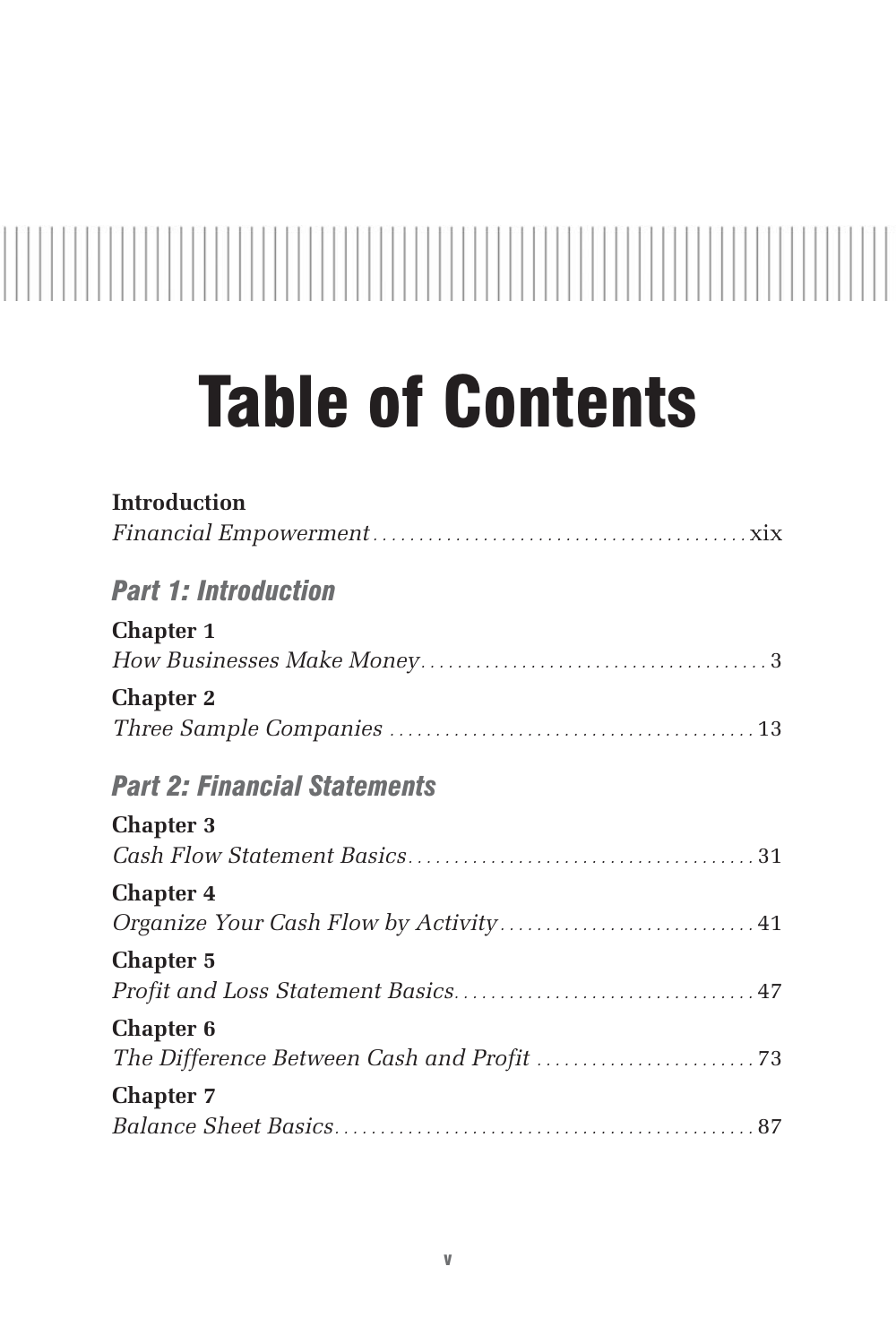## FINANCE WITHOUT FEAR

| <b>Chapter 8</b>                                                     |
|----------------------------------------------------------------------|
| How the Balance Sheet Varies by Business Type  111                   |
| <b>Chapter 9</b>                                                     |
| How Financial Statements Tie Together 119                            |
| <b>Part 3: Tools to Help You Make Money</b>                          |
| <b>Chapter 10</b>                                                    |
|                                                                      |
| <b>Chapter 11</b>                                                    |
| Working Capital and Operational Efficiency  159                      |
| <b>Chapter 12</b>                                                    |
|                                                                      |
| <b>Chapter 13</b>                                                    |
|                                                                      |
| <b>Chapter 14</b>                                                    |
|                                                                      |
| <b>Chapter 15</b>                                                    |
| Using Financial Tools to Manage Your Business  209                   |
| <b>Part 4: Building and Operating Your Business</b><br>to Make Money |
| <b>Chapter 16</b>                                                    |
| What to Consider When Starting a Business221                         |
| <b>Chapter 17</b>                                                    |
|                                                                      |
| <b>Chapter 18</b>                                                    |
|                                                                      |
| <b>Chapter 19</b>                                                    |
|                                                                      |